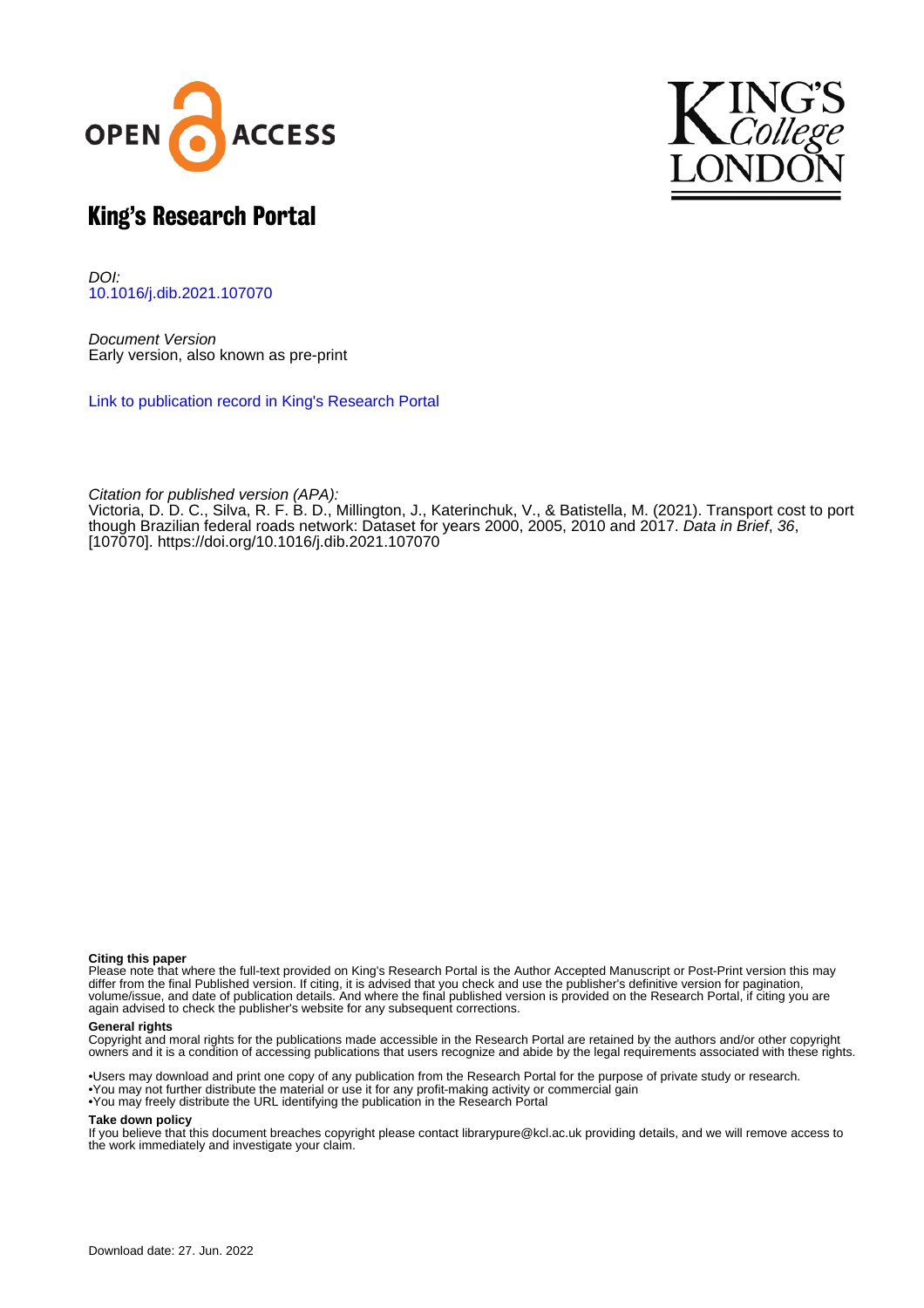# Data in Brief Transport Cost to Port though the Brazilian Federal Roads Network: Dataset for Years 2000, 2005, 2010 and 2017

--Manuscript Draft--

| <b>Manuscript Number:</b>    |                                                                                                                                                                                                                                                                                                                                                                                                                                                                                                                                                                                                                                                                                                                                                                                                                                                                                                                                                                                                                                                                                                                                                                                                                                                                                                                                                                                                                                                                                                                                                                                                                                                 |
|------------------------------|-------------------------------------------------------------------------------------------------------------------------------------------------------------------------------------------------------------------------------------------------------------------------------------------------------------------------------------------------------------------------------------------------------------------------------------------------------------------------------------------------------------------------------------------------------------------------------------------------------------------------------------------------------------------------------------------------------------------------------------------------------------------------------------------------------------------------------------------------------------------------------------------------------------------------------------------------------------------------------------------------------------------------------------------------------------------------------------------------------------------------------------------------------------------------------------------------------------------------------------------------------------------------------------------------------------------------------------------------------------------------------------------------------------------------------------------------------------------------------------------------------------------------------------------------------------------------------------------------------------------------------------------------|
| <b>Article Type:</b>         | <b>Co-Submission Data Article</b>                                                                                                                                                                                                                                                                                                                                                                                                                                                                                                                                                                                                                                                                                                                                                                                                                                                                                                                                                                                                                                                                                                                                                                                                                                                                                                                                                                                                                                                                                                                                                                                                               |
| Keywords:                    | Infrastructure, Logistics, Exports, Transportation, Agricultural Commodities, Soybean,<br><b>GIS</b>                                                                                                                                                                                                                                                                                                                                                                                                                                                                                                                                                                                                                                                                                                                                                                                                                                                                                                                                                                                                                                                                                                                                                                                                                                                                                                                                                                                                                                                                                                                                            |
| <b>Corresponding Author:</b> | James Millington<br><b>UNITED KINGDOM</b>                                                                                                                                                                                                                                                                                                                                                                                                                                                                                                                                                                                                                                                                                                                                                                                                                                                                                                                                                                                                                                                                                                                                                                                                                                                                                                                                                                                                                                                                                                                                                                                                       |
| <b>First Author:</b>         | James Millington                                                                                                                                                                                                                                                                                                                                                                                                                                                                                                                                                                                                                                                                                                                                                                                                                                                                                                                                                                                                                                                                                                                                                                                                                                                                                                                                                                                                                                                                                                                                                                                                                                |
| <b>Order of Authors:</b>     | James Millington                                                                                                                                                                                                                                                                                                                                                                                                                                                                                                                                                                                                                                                                                                                                                                                                                                                                                                                                                                                                                                                                                                                                                                                                                                                                                                                                                                                                                                                                                                                                                                                                                                |
|                              | Valeri Katerinchuk                                                                                                                                                                                                                                                                                                                                                                                                                                                                                                                                                                                                                                                                                                                                                                                                                                                                                                                                                                                                                                                                                                                                                                                                                                                                                                                                                                                                                                                                                                                                                                                                                              |
|                              | ramon Silva                                                                                                                                                                                                                                                                                                                                                                                                                                                                                                                                                                                                                                                                                                                                                                                                                                                                                                                                                                                                                                                                                                                                                                                                                                                                                                                                                                                                                                                                                                                                                                                                                                     |
|                              | Daniel de Castro Victoria                                                                                                                                                                                                                                                                                                                                                                                                                                                                                                                                                                                                                                                                                                                                                                                                                                                                                                                                                                                                                                                                                                                                                                                                                                                                                                                                                                                                                                                                                                                                                                                                                       |
|                              | <b>Mateus Batistella</b>                                                                                                                                                                                                                                                                                                                                                                                                                                                                                                                                                                                                                                                                                                                                                                                                                                                                                                                                                                                                                                                                                                                                                                                                                                                                                                                                                                                                                                                                                                                                                                                                                        |
| Abstract:                    | Transport costs can play a significant role in agricultural exports and business<br>profitability. It can also influence farmers' decisions regarding cropland expansion,<br>intensification or land abandonment. Thus, transport is useful to take into account<br>when modeling and evaluating land use and cover change related to agriculture<br>production. The dataset described in this article represents the Infrastructure Capital<br>in the work presented by Millington et al . (submitted) [1], in which the CRAFTY-<br>Brazil model is used to evaluate the impacts of varying global demand for agricultural<br>products on land use and cover change. This modeling required a transport cost<br>dataset that spanned the model calibration period, was consistent through time, and<br>covered the entire study area. The most recent federal road network (for year 2017)<br>obtained in vector format (shapefile) was joined to road section surface status tables<br>for past years (2000, 2005 and 2010) in order to reconstruct the historic road network.<br>Export ports handling agricultural commodities, and their years of operation, were<br>identified. Transport network and port operations were combined to derive a dataset on<br>relative transport cost to the nearest port across Brazil, for years 2000, 2005, 2010 and<br>2017. The dataset could be used or adapted for a variety of purposes including<br>investigation of how transport costs have changed over time, where new transportation<br>and port infrastructure could be placed, or presence of bottlenecks in transport<br>infrastructure. |
| <b>Suggested Reviewers:</b>  |                                                                                                                                                                                                                                                                                                                                                                                                                                                                                                                                                                                                                                                                                                                                                                                                                                                                                                                                                                                                                                                                                                                                                                                                                                                                                                                                                                                                                                                                                                                                                                                                                                                 |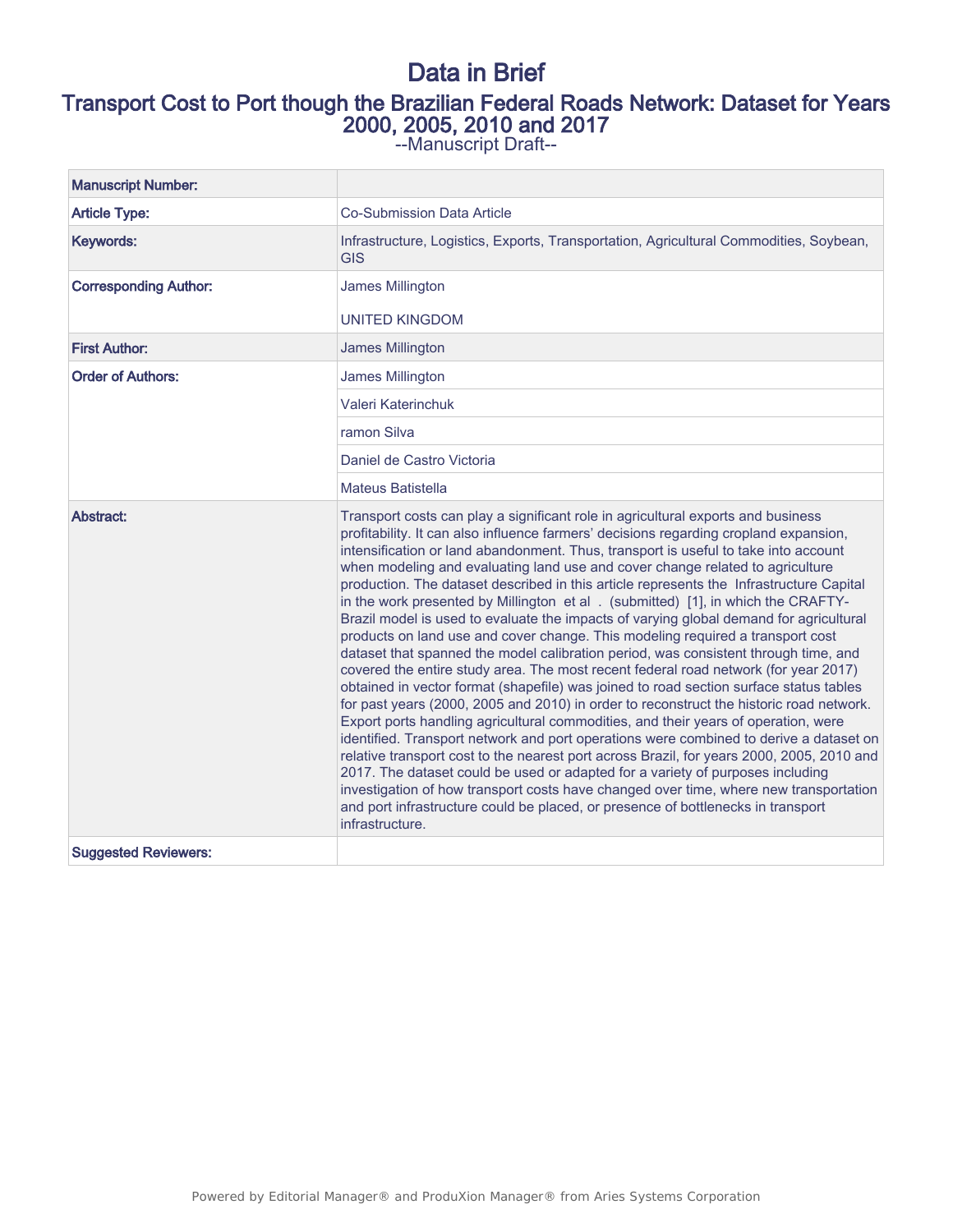All data files and supplementary materials are available at: http://dx.doi.org/10.17632/6xbjzyz3th.1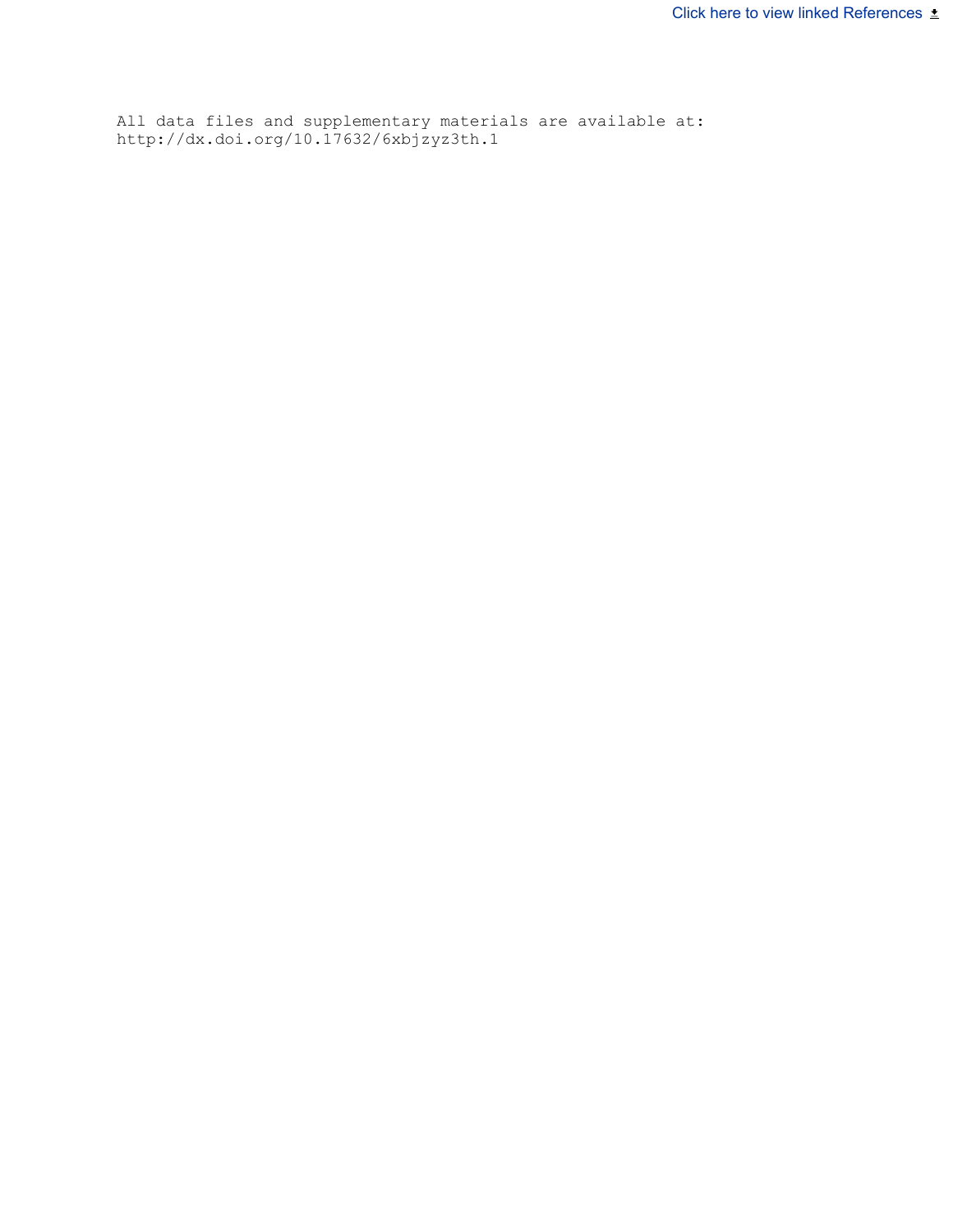Click here to access/download Supplementary material [Transport\\_cost\\_dataset\\_Datainbrief\\_final.docx](https://www.editorialmanager.com/dib/download.aspx?id=371351&guid=b7b86524-ea1a-42c7-92a6-91f157d23d26&scheme=1)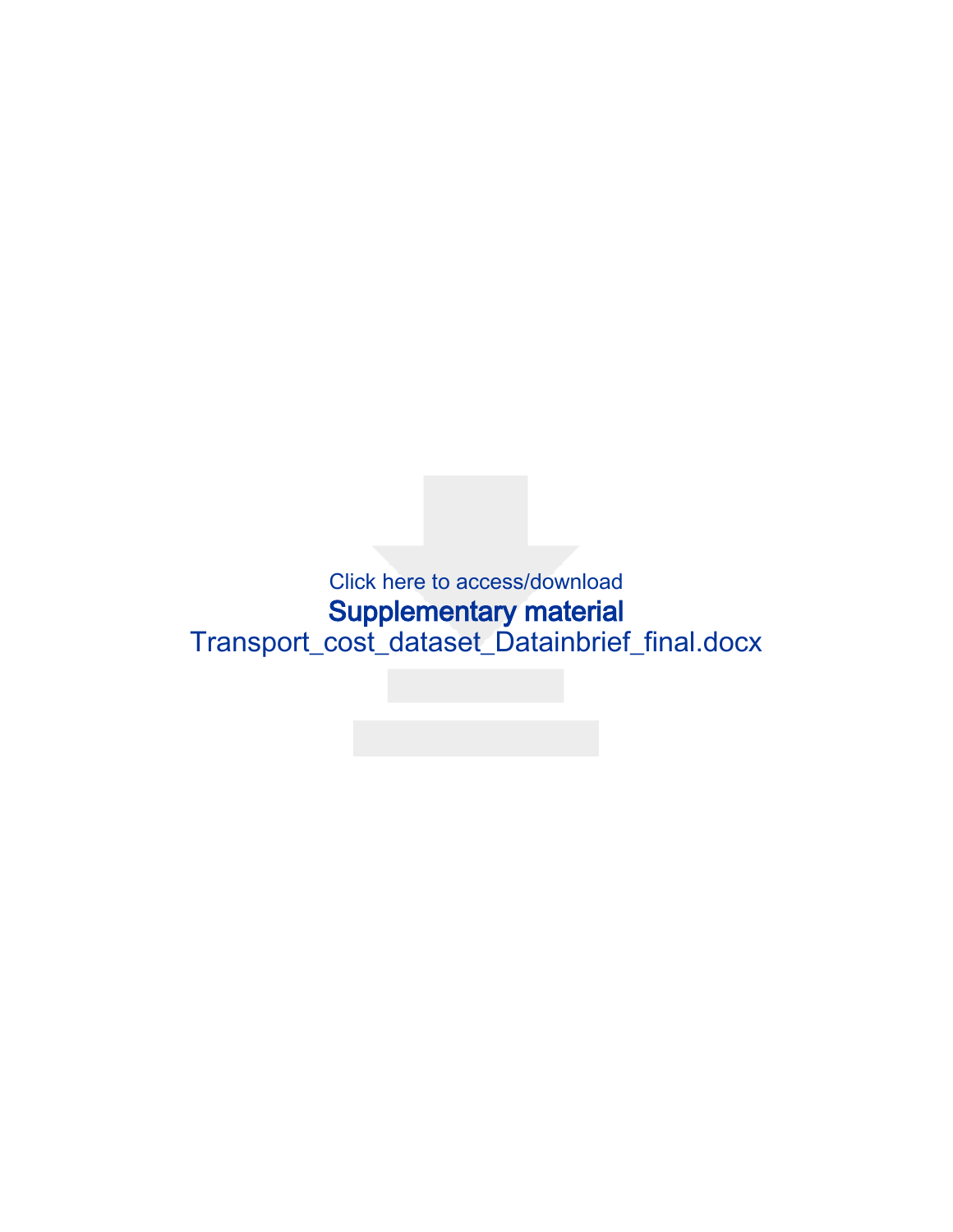Click here to access/download [Supplementary material](https://www.editorialmanager.com/dib/download.aspx?id=371352&guid=bb0a811a-43f0-4d2a-8d25-cf9d197abcc6&scheme=1) transport\_cost.pdf